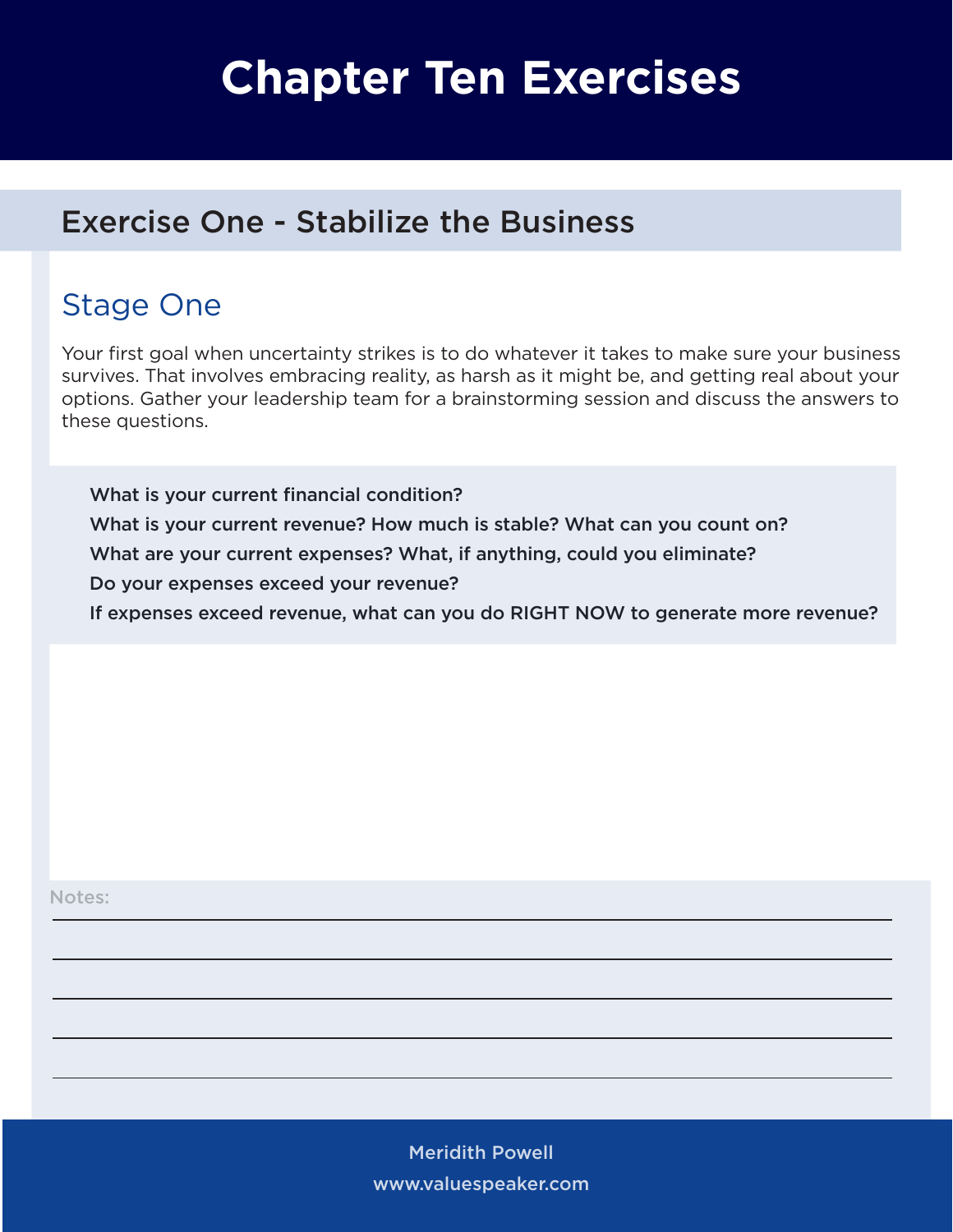#### Exercise Two - Grow the Business

## Stage Two

Once your business is stabilized, you'll have the mental bandwidth to search for growth opportunities that are inevitably lurking in the shadows. Customers still need to purchase goods and services in the middle of a crisis. They have problems that need to be solved. Smart companies identify those problems and find a way to become the solution.

Ask your leadership team to look beyond the current obstacles and find potential opportunities.

Think about the uncertainty you're experiencing and the impact it has on your ability to do business. Then make a list of what your company can control and another list of what you can't. Make sure you are focusing your time and energy on what you can control.

Think about the uncertainty from your customers' perspectives. What are they thinking about right now? What's worrying them? What's keeping them up at night? What is their biggest problem right now and in the months ahead? What are their options and potential roadblocks?

Identify opportunities to solve your customers' existing or anticipated problems, given the current conditions and your uncontrollable limitations. How can you be a proactive partner who adds value in the middle of a difficult time?

Notes:

Meridith Powell www.valuespeaker.com